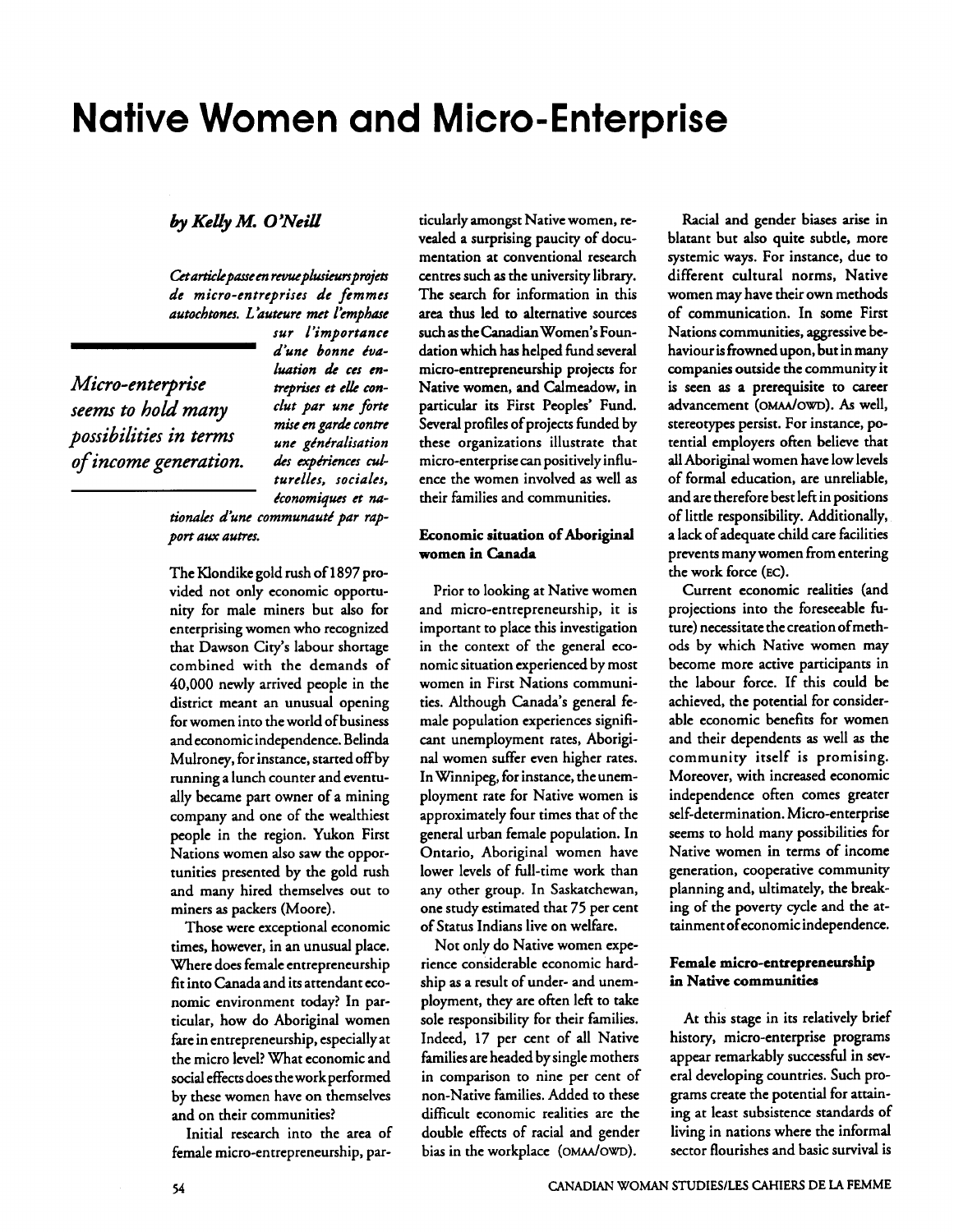the sole responsibility of the individual. Micro-enterprise support provides poor people, especially women, with the opportunity to exercise a greater degree of control over their lives through cooperative participation in the management of not only their own businesses but also a community or borrowers' fund.

The question of whether microenterprise is viable in countries of the North, especially in relatively disad-

> vantaged communities, may be addressed by ex-

*"This is a way* amining several *to create jobs for* cases. *women who are* **Canadian Wom***living in poverty.* " **en's Foundation** 

The Canadian Women's Foundation (CWF) supports programs which encourage self-reliance and the economic independence ofwomen. In the past two years several Aboriginal micro-enterprise groups have been assisted with startup grants. In 1992, the North End Women's Centre in Winnipeg received \$10,000 to develop a business plan which would investigate local and international marketing opportunities for their hand-crafted products. In the words of the Centre's director Chriss Tetlock, "this is a way to create jobs for women who are living in poverty" (Teichroeb). Quilts take a day to complete and sell for about \$125. The artisan earns \$100. Income earned from the sale of various items helps support both the craftsperson and the Centre itself which offers many services to the community such as literacy, parenting, and counselling programs (Tetlock).

Another project which has received support from the foundation is the Standing Buffalo Dakota Band #78 of Fort Qu'Appelle, Saskatchewan. This is the most recent Native group to receive funds for micro-entrepreneurship. The band plans to use the small grant to set up a sewing circle. The sewing of star blankets and **rugs**  has always been an important cultural tradition in the Dakota community; but it has not previously been viewed as an economic opportunity. In addition to an expressed need for viable business development on the reserve, the plan emphasizes other, perhaps equally important offshoots of the sewing circle. The other benefits include: an opportunity for the Elders to pass on cultural teachings and skills to young people; the ability to feel a sense of pride in Native heritage which might help to alleviate the boredom of the community's youth and its accompanying alcohol and drug abuse; and a positive example ofhow creativity, sound business skills, and teamworkcan reap many rewards (Goodwill).

Certainly one of the most striking aspects of these particular examples and, indeed, many Native micro-enterprise projects is that the potential is seen in not only economic gains but also in terms of personal achievement and community pride. **As** participants at the 1984 Search Conference on Native Economic Development and Employment Strategies stressed: "economic development isn't just about finances; it is about 'people development'" (3). To be successful, Native economicdevelopment projects must work to empower both individuals and communities.

#### Calmeadow

Started in 1983, Calmeadow, like the CWF, supports economic self-reliance for disadvantaged people in Canada and in developing countries. In 1987, the organization set up the Native Self-Employment Loan Program and issued North America's first group guaranteed loans. As founder Martin Connell explains:

We felt that what was happening in the Third World was very interesting and that poverty and marginalizationwere not strictly Third World issues, although they are not strictly Native issues either. (Story)

The Native community, as

Calmeadow former field officer, Gord Cunningham, adds "is certainly one that needs help as much or more than anyone else" (Story). Four years later, Calmeadow's First Peoples' Fund (FPF) was launched as a national micro-enterprise lending initiative for Native communities. With 20 community-based loan funds across the country, fPF focuses on women in business. A good example of a microcredit venture's effect on a community is the Wehn-Pah-Nud Loan Fund ofBirch Island or the Whitefish River First Nation on Manitoulin Island.

The Birch Island community consists of 400 people or 75 households with only three men employed off the island. Opportunities on the reserve are limited and as a result, people must either leave the community or become self-employed. Consequently, most of Birch Island's inhabitants engage in some form of micro-enterprise. Although prior to FPF there were several businesses, they could not grow without money to reinvest. With families to support, for instance, many business owners could not save enough money. Moreover, financial services for Native business, such as the Aboriginal Capital Corporation, do not lend to people without collateral and equity (Harold). As is typically the case, houses on reserves do not qualify as collateral; the Indian Act stipulates

> "Economic develop*ment isn* 't *just about*   $f$ *inances; it's about people development.* "

that property on reserves cannot be claimed in the case of loan default.

The idea of the FPF loan initiative was introduced to the community by one of its own members, Patty Lightning, who learned about itwhile away at university. The Band Council voted to accept the Calmeadow Loan Fund Participation agreement and the Wehn-Pah-Nud management board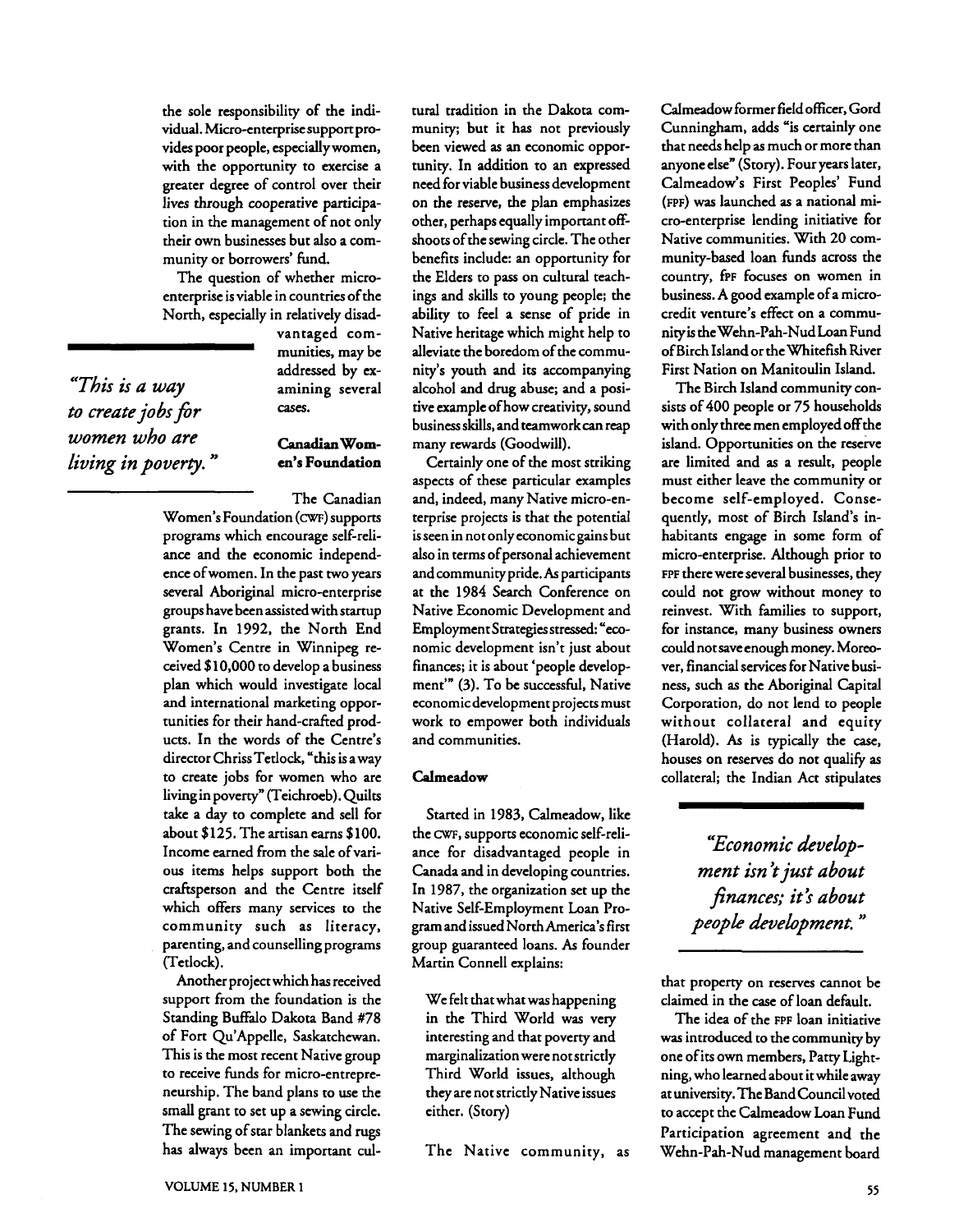**was** formed. Originally, the first borrowers circle consisted of a group of women called Niganjig. Today there are 25 borrowers in five peer-lending groups. Twenty of them are women.

Almost half of the current borrowers started new businesses with the Wehn-Pah-Nud loans. Most of these enterprises either make or sell crafts. Other micro-businesses include video rentals, food preparation, retail sales, carpentry, business

*We don't have to go* the fund has loan-<br>and hea at the hank ed over \$75,000. and beg at the bank ed over \$75,000.<br>
loans are targeted Loans are targeted *andfiel darned when* to women and low*we get turned down.* income people. To

services, and a taxi service. In four years of operation,<br>the fund has loandate, there has been a 100 per cent re-

payment of loans ranging from \$500 to \$3,000. Although not all the borrowers have made a profit from their loans, no one has lost money. Sixty per cent of the borrowers (eleven of **12** were interviewed) said that they had "more" or "a lot more customers, sales and profits" (Harold 2-4). Often the loans were cited as the catalyst behind an increase in commitment to the business. It is evident that the people of Birch Island have reaped economic benefits from participation in the loan fund. However, micro-enterprise, as in the Standing Buffalo and North End Women's Centre projects, has had additional effects on Birch Island.

The most salient impacts on the community include: changes in employment; changes in community relationships and pride; changes in availability and consumption of local goods and services; and positive effects on young people (Harold). By employing people locally, the community stays together. Supplying products and services in the community itself allows money to be recycled. Most of Birch Island's inhabitants agree that the fund strengthened community bonds. **As**  one person states:

This is a community-owned

fund-not a government program. We don't have to go and beg at the bank anymore and feel ashamed when we get turned down. We have local control and this is very important. (5)

Greater independence and self-determination are characteristics mentioned by participants in micro-enterprise programs. Increased self-esteem is likewise often cited by Native participants as a key result of microenterprise projects. Moreover, in some cases, borrowers observe a ripple effect not only amongst other adults but also amongst the young people. One mother notes "My daughter is very proud of what her Dad does now. He's a stone mason and she wants to be a stone mason too" (Harold G). Such situations provide hope for the future by creating the opportunity to set positive examples for youth who may then see the value of remaining in the community.

That the fund has future potential is also illustrated by the management board's desire to listen to the needs of the community, of which they are a part, and to direct its development in a way which reflects these desires. Birch Island residents have recommended that the loan fund be promoted more widely and that it be more intentionally directed towards those on social assistance. Additionally, as suggested by the members, the loan administrator has organized a weekend mini-mall in the community center for the sale of products made by borrowers (Harold).

#### **Common ground**

Are there any links between the micro-enterprise experiences of disadvantaged communities ofthe North and the South? The bringing together of people from one of the poorest countries on earth with people of one of the richest is bound to be an intriguing experience, not only for the obvious contrasts but also in the context of a South to North transfer of a development model. In the summer of 1990, threeGrameen bankers from Bangladesh visited the Ojibwa and Odawa communities of Wikwemikong and Birch Island to **see** how their model of micro-credit support to micro-enterprise had been implemented.

The Grameen Bank of Bangladesh has supplied working capital to the very poor since 1976 as a means of self-employment and poverty alleviation. An independent bank since 1983, it now lends more than \$70 million annually to more than 700,000 borrowers. Most of these borrowers are landless women with an overall default rate of less than two per cent.

The visitors from the Grameen Bank toured many small businesses on the reserves and were surprised by much ofwhat theywitnessed. Unlike the Bangladeshi model, the borrowers served by the loan fund were not absolutely destitute. In countries where the informal sector is widespread, micro-enterprise becomes one of the few options for survival; it is a necessity rather than one of several possibilities. In the case of the reserves, however, many of the borrowers either have part-time jobs or other sources of income such as welfare and pensions. Borrowers sometimes pay off loans out ofwages or government income, whereas in Bangladesh, borrowers pay back from income generated by the projects for which they received the loan. In addition, the visitors noted another significant difference. One of the visiting delegates **was** shocked to learn that the community defines "need" in terms that often go beyond questions of survival. One of the Native women explained that the people are not starving physically but spiritually and that needs **can** include counselling services to help families, alcohol and drug abuse groups, and role modellingprograms (Steed).

The Bangladeshis were impressed by the cooperation amongst members of the circles, the sense of community ownership of the fund, and the desire to promote the fund to non-members as a chance to improve their standards ofliving as well (Steed).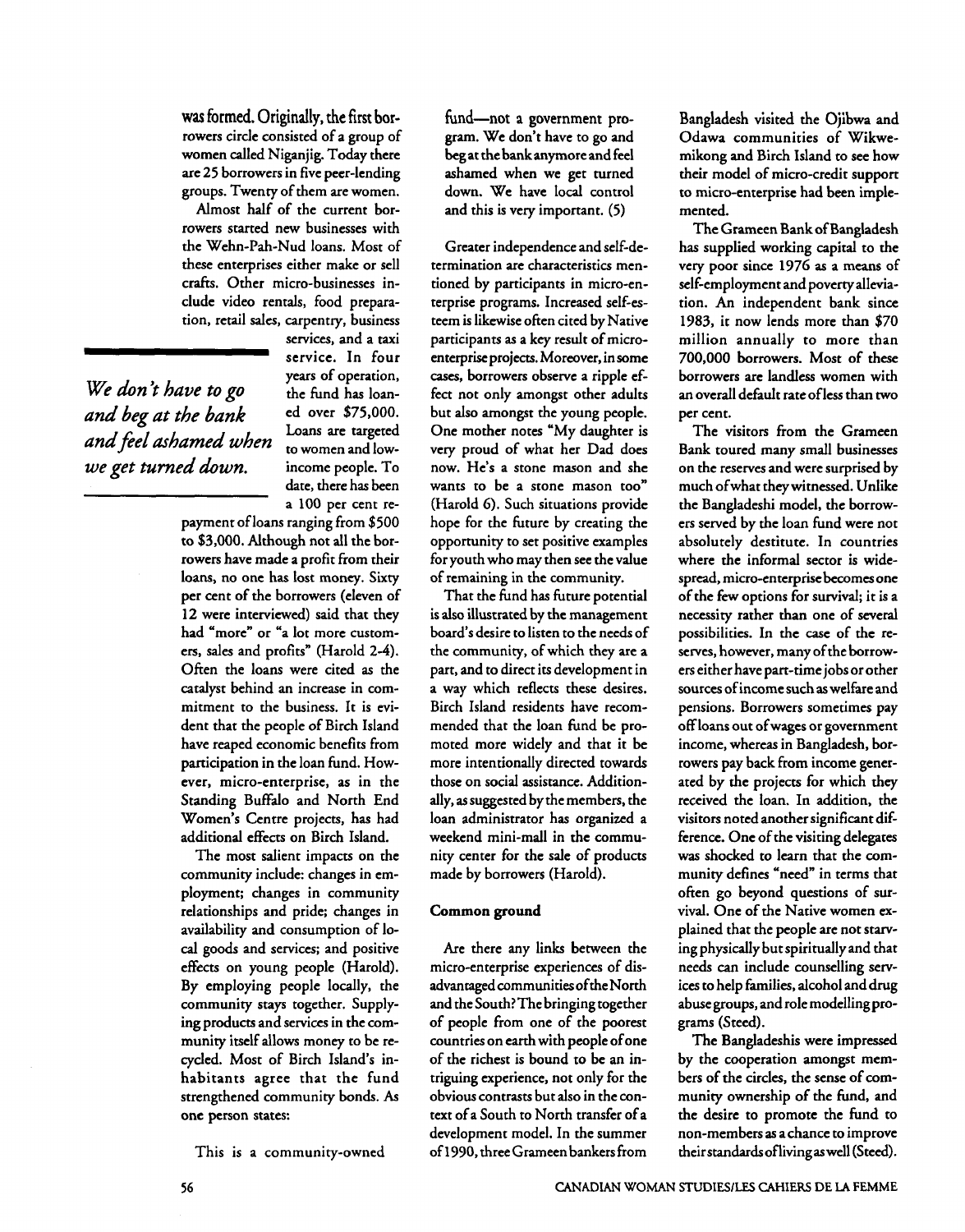#### **Conclusion**

The 1984 Search Conference on Native Economic Development identified the following prerequisites for sustainable development in First Nations communities:

... in accordance with deeplyfelt Native principles, economic development-like other facets of Native life-must be seen as

*In accordance with* economic as-*Felt Native principles, economic<br>development—like other facets<br>of Native life—must be seen as<br>holistic; of a<br>piece. Political,<br>cultural and<br><i>In accordance with*<br>conomic as-<br>*Native principles,*<br>pects of the de-<br>*economic mwt be seen* **as** *holistic.* considered in

piece. Political, cultural and isolation from each other.

holistic; of a

In terms ofAboriginal women and their communities, the micro-enterprise model appears to meet many of the criteria for appropriate and sustainable development in Native communities. Yet, the subject of female micro-entrepreneurship is complex and multi-faceted. In its current emerging state, it is still too early to make clear judgments of its eficacy in terms of long-term economic development and community revitalization. As one member of the Birch Island community notes,

It may not be possible to attribute the increase in activity to the loan fund alone, but the fund definitely supports the activity that is going on.. .it will be hard to understand the real economic impact on the community as a whole for maybe another ten years. (Harold 5)

What is certain is that poverty in many Aboriginal communities persists in spite ofgovernment programs. It is also becoming painfully clear that many large-scale conventional business practices are ultimately unsustainable. Alternative sustainable community economic development which reflects the needs of people

across Canada is an idea which many communities are now looking towards in the face of increasing globalization.

Proponents of the micro-enterprise model of development offer many examples of its success but it is dificult to find critiques which might highlight some of the model's shortcomings and provide suggestions for its improvement. Further research into this model is necessary. At the same time, such research would do well to avoid the temptation to overstudy a limited number of communities which employ the model. In the case of micro-enterprise and First Nationswomen (or in any other community), outsiders must remember that learning about this topic depends upon the goodwill of the group studied. Further research in this area needs to reflect the fact that those women who operate small businesses in fact "own" their experiences. Research into micro-enterprise development must also be careful not to generalize: there are many variables which affect process and outcomes such as local community culture and values, local economics, and local resources.

In the general Canadian context it seems that a sincere examination of the whole question of poverty is required if we are to come up with creative and lasting answers. As Mary CoyleofCalmeadow implies, we need to break the welfare dependency cycle and develop better alternatives. We cannot continue spending millions of dollars only to maintain people in poverty and the bureaucracies which service them (Steed).

A struggling micro-entrepreneur herself, Kelly M. O'Neill is currently pursuing a Master's degree in the Faculty ofEnvironmentalStudies at York University. Her focus is on gender and micro-enterprise in Canada and the South. She is currently co-writing Microenterprises for Sustainable and Equitable Development Gender Perspectives-A Working Guide to Issues, Networks, and Initiatives for the World Women's Veterinary Association.

#### **References**

- Calmeadow. Annual Report, 1992: Investing in People. Toronto.
- Employment Canada (EC). "Native Women: Doubly Disadvantaged Workers." Canadian Women's Studies. 3(4) (Summer 1982): 71-2.
- Goodwill, Dianne. "Application For Economic Development Project Funding, Re: The Standing **Buf**filo Sewing Circle." Submitted to the Canadian Women's Foundation. Fort Qu'Appelle, Saskatchewan: Standing Buffalo Dakota Band No. 78,1993.
- Harold, Jennifer. Wehn-Pah-Nud Loan *Fund.* Description of Impact. Toronto: The Calmeadow, 1993.
- Moore, Carolyn. Our Land Too: Women of Canada and the Northwest 1860-1914. Whitehorse, Yukon: Yukon Government, 1992.
- Ontario Metis and Aboriginal **Asso**ciation and Ontario Women's Directorate (OMAA/OWD). Employment Equity For Aboriginal Women. Toronto: Ontario Women's Directorate, 1991.
- Search Conference on Native Economic Development and Employment Strategies Report, Perceived Criteria for Successfil Native Economic Development. Toronto: 1984.
- Steed, Judy. "CanOjibwaLearn From Bangladesh?" The Toronto Star. June 30,1990.
- Story, Jane. "Credit Goes To Wikwemikong." The Manitoulin Expositor. January 11, 1989.
- Teichrob, Ruth. "Women Hoping Their Quilts Turn Into Cash." Winnipeg Free Press. February 18, 1992.
- Tetlock, Chriss. "Grant Application Synopsis Re: The Clothing Club Recycling Project." Submitted to the Canadian Women's Foundation. Winnipeg, Manitoba: North End Women's Centre, 1992.